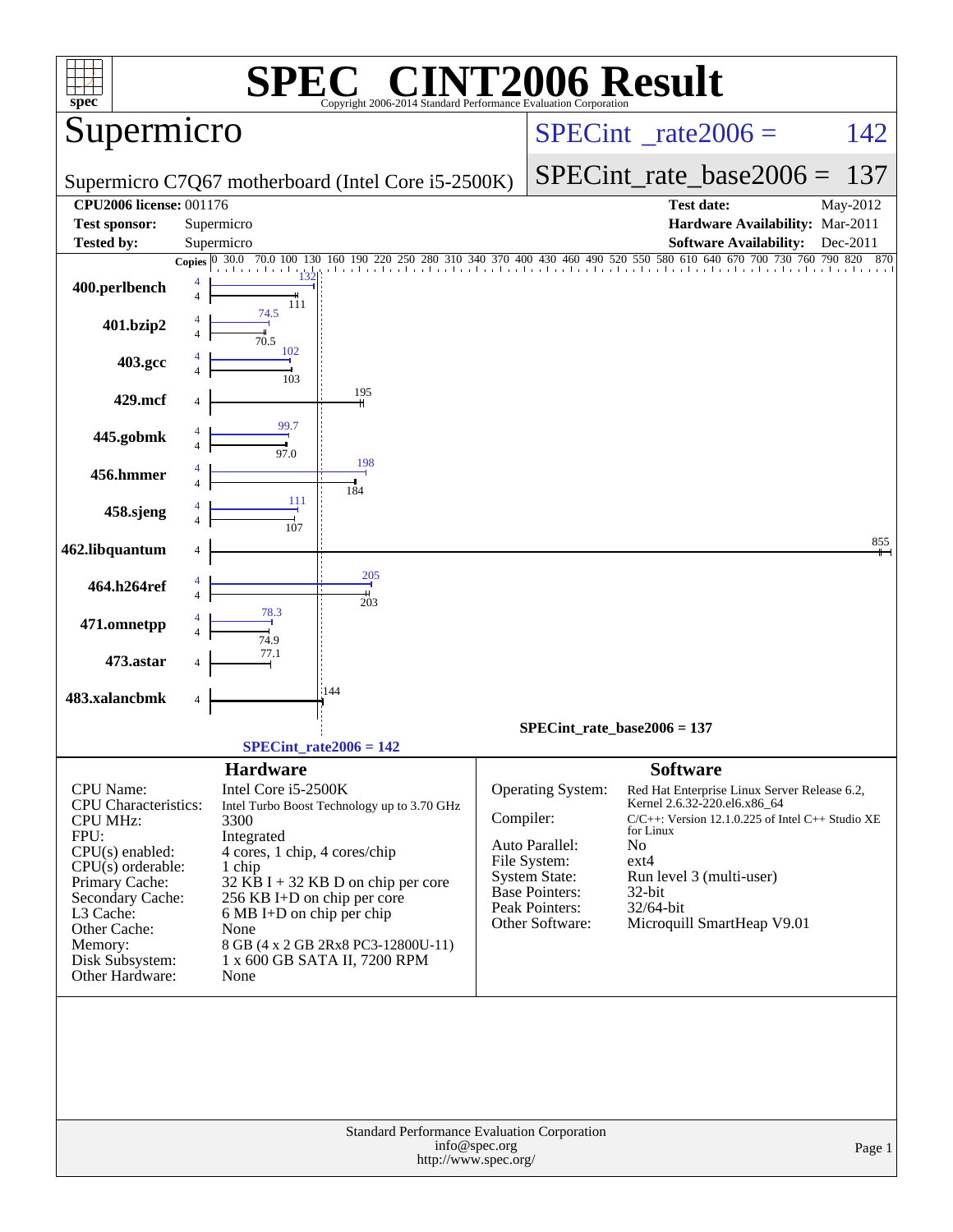

#### Supermicro

#### SPECint rate $2006 = 142$

Supermicro C7Q67 motherboard (Intel Core i5-2500K)

[SPECint\\_rate\\_base2006 =](http://www.spec.org/auto/cpu2006/Docs/result-fields.html#SPECintratebase2006) 137

**[CPU2006 license:](http://www.spec.org/auto/cpu2006/Docs/result-fields.html#CPU2006license)** 001176 **[Test date:](http://www.spec.org/auto/cpu2006/Docs/result-fields.html#Testdate)** May-2012

**[Test sponsor:](http://www.spec.org/auto/cpu2006/Docs/result-fields.html#Testsponsor)** Supermicro **[Hardware Availability:](http://www.spec.org/auto/cpu2006/Docs/result-fields.html#HardwareAvailability)** Mar-2011 **[Tested by:](http://www.spec.org/auto/cpu2006/Docs/result-fields.html#Testedby)** Supermicro **Supermicro [Software Availability:](http://www.spec.org/auto/cpu2006/Docs/result-fields.html#SoftwareAvailability)** Dec-2011

#### **[Results Table](http://www.spec.org/auto/cpu2006/Docs/result-fields.html#ResultsTable)**

|                                                                                                          | <b>Base</b>   |                |       |                |       |                |             | <b>Peak</b>   |                |              |                |              |                |              |
|----------------------------------------------------------------------------------------------------------|---------------|----------------|-------|----------------|-------|----------------|-------------|---------------|----------------|--------------|----------------|--------------|----------------|--------------|
| <b>Benchmark</b>                                                                                         | <b>Copies</b> | <b>Seconds</b> | Ratio | <b>Seconds</b> | Ratio | <b>Seconds</b> | Ratio       | <b>Copies</b> | <b>Seconds</b> | <b>Ratio</b> | <b>Seconds</b> | <b>Ratio</b> | <b>Seconds</b> | <b>Ratio</b> |
| 400.perlbench                                                                                            | 4             | 352            | 111   | 361            | 108   | 352            | 111         |               | 297            | 132          | 295            | 133          | 296            | 132          |
| 401.bzip2                                                                                                | 4             | 547            | 70.5  | 568            | 67.9  | 547            | 70.6        | 4             | 519            | 74.4         | 516            | 74.8         | 518            | 74.5         |
| $403.\mathrm{gcc}$                                                                                       | 4             | 311            | 104   | 313            | 103   | 311            | 103         | 4             | 318            | 101          | 315            | 102          | 315            | <b>102</b>   |
| $429$ .mcf                                                                                               | 4             | 187            | 195   | 187            | 196   | 191            | 191         | 4             | 187            | 195          | 187            | 196          | 191            | 191          |
| $445$ .gobm $k$                                                                                          | 4             | 433            | 97.0  | 437            | 96.0  | 431            | 97.3        | 4             | 421            | 99.6         | 421            | 99.7         | 421            | 99.7         |
| 456.hmmer                                                                                                |               | 202            | 184   | 203            | 184   | 201            | 186         | 4             | 189            | 198          | 188            | 198          | 188            | 198          |
| $458$ .sjeng                                                                                             | 4             | 453            | 107   | 453            | 107   | 453            | 107         | 4             | 436            | 111          | 435            | 111          | 436            | 111          |
| 462.libquantum                                                                                           | 4             | 97.0           | 855   | 97.2           | 853   | 95.6           | 867         | 4             | 97.0           | 855          | 97.2           | 853          | 95.6           | 867          |
| 464.h264ref                                                                                              | 4             | 446            | 198   | 437            | 203   | 437            | 203         | 4             | 431            | 205          | 433            | 204          | 432            | 205          |
| 471.omnetpp                                                                                              | 4             | 335            | 74.7  | 334            | 74.9  | 334            | <b>74.9</b> | 4             | 320            | 78.1         | 319            | 78.3         | 319            | 78.5         |
| $473$ . astar                                                                                            | 4             | 364            | 77.1  | 364            | 77.2  | 365            | 76.9        | 4             | 364            | 77.1         | 364            | 77.2         | 365            | 76.9         |
| 483.xalancbmk                                                                                            | 4             | 192            | 144   | 191            | 144   | 194            | 143         | 4             | 192            | 144          | 191            | 144          | 194            | 143          |
| Results appear in the order in which they were run. Bold underlined text indicates a median measurement. |               |                |       |                |       |                |             |               |                |              |                |              |                |              |

#### **[Submit Notes](http://www.spec.org/auto/cpu2006/Docs/result-fields.html#SubmitNotes)**

 The taskset mechanism was used to bind copies to processors. The config file option 'submit' was used to generate taskset commands to bind each copy to a specific processor. For details, please see the config file.

#### **[Operating System Notes](http://www.spec.org/auto/cpu2006/Docs/result-fields.html#OperatingSystemNotes)**

Stack size set to unlimited using "ulimit -s unlimited"

#### **[Platform Notes](http://www.spec.org/auto/cpu2006/Docs/result-fields.html#PlatformNotes)**

 As tested, the system used a Supermicro CSE-731i-300B chassis. The chassis is configured with a PWS-303-PQ power supply, 1 SNK-P0046A4 heatsink, as well as 1 FAN-0108L4 rear cooling fan and 1 FAN-0113L4 front intake fan.

#### **[General Notes](http://www.spec.org/auto/cpu2006/Docs/result-fields.html#GeneralNotes)**

Environment variables set by runspec before the start of the run: LD\_LIBRARY\_PATH = "/home/cpu2006/libs/32:/home/cpu2006/libs/64"

 Binaries compiled on a system with 1x Core i7-860 CPU + 8GB memory using RHEL5.5 Transparent Huge Pages enabled with: echo always > /sys/kernel/mm/redhat\_transparent\_hugepage/enabled

> Standard Performance Evaluation Corporation [info@spec.org](mailto:info@spec.org) <http://www.spec.org/>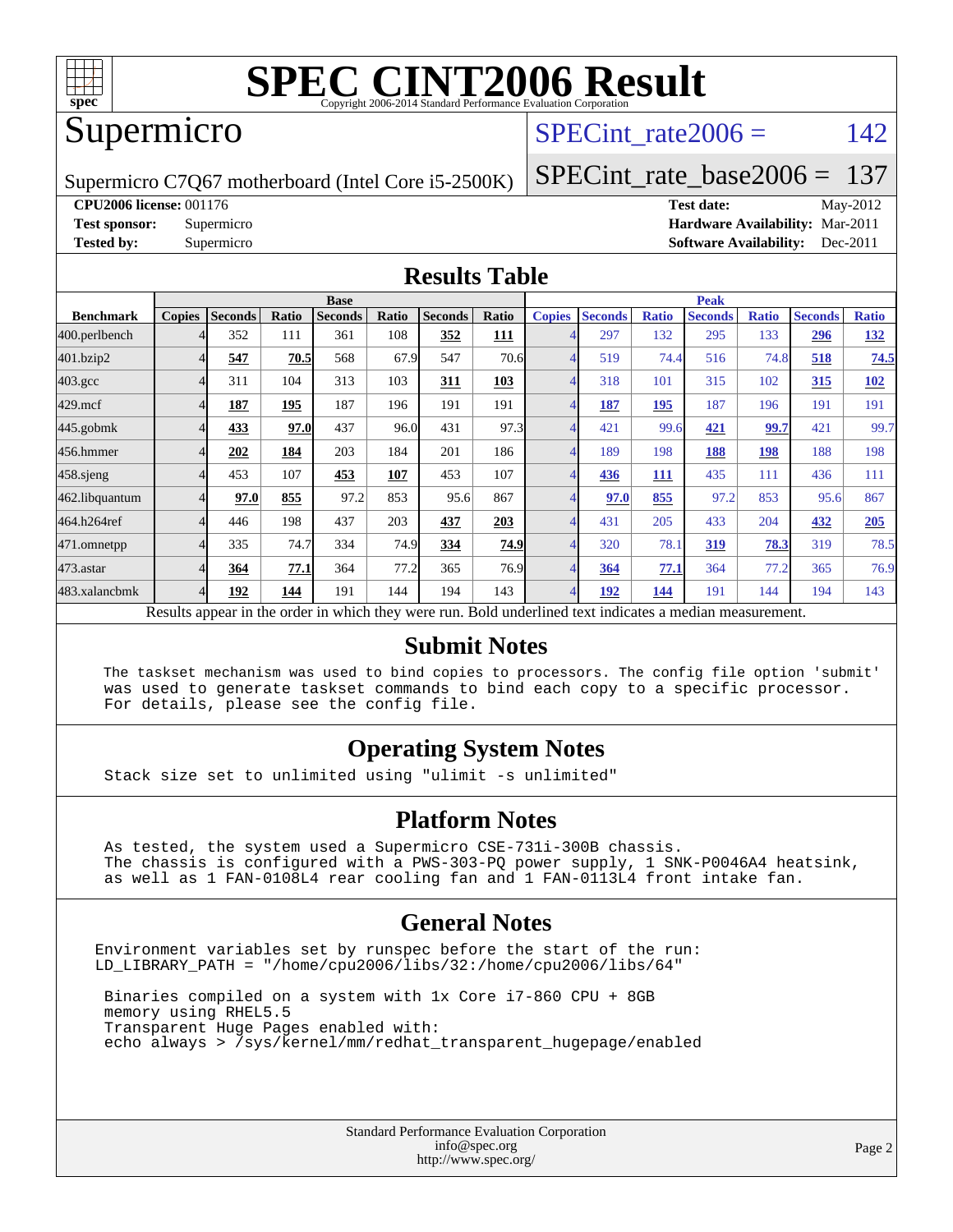

## Supermicro

SPECint rate  $2006 = 142$ 

Supermicro C7Q67 motherboard (Intel Core i5-2500K)

[SPECint\\_rate\\_base2006 =](http://www.spec.org/auto/cpu2006/Docs/result-fields.html#SPECintratebase2006) 137

**[CPU2006 license:](http://www.spec.org/auto/cpu2006/Docs/result-fields.html#CPU2006license)** 001176 **[Test date:](http://www.spec.org/auto/cpu2006/Docs/result-fields.html#Testdate)** May-2012 **[Test sponsor:](http://www.spec.org/auto/cpu2006/Docs/result-fields.html#Testsponsor)** Supermicro **[Hardware Availability:](http://www.spec.org/auto/cpu2006/Docs/result-fields.html#HardwareAvailability)** Mar-2011 **[Tested by:](http://www.spec.org/auto/cpu2006/Docs/result-fields.html#Testedby)** Supermicro **Supermicro [Software Availability:](http://www.spec.org/auto/cpu2006/Docs/result-fields.html#SoftwareAvailability)** Dec-2011

## **[Base Compiler Invocation](http://www.spec.org/auto/cpu2006/Docs/result-fields.html#BaseCompilerInvocation)**

[C benchmarks](http://www.spec.org/auto/cpu2006/Docs/result-fields.html#Cbenchmarks):  $\text{icc}$   $-\text{m32}$ 

[C++ benchmarks:](http://www.spec.org/auto/cpu2006/Docs/result-fields.html#CXXbenchmarks) [icpc -m32](http://www.spec.org/cpu2006/results/res2012q3/cpu2006-20120514-21738.flags.html#user_CXXbase_intel_icpc_4e5a5ef1a53fd332b3c49e69c3330699)

### **[Base Portability Flags](http://www.spec.org/auto/cpu2006/Docs/result-fields.html#BasePortabilityFlags)**

 400.perlbench: [-DSPEC\\_CPU\\_LINUX\\_IA32](http://www.spec.org/cpu2006/results/res2012q3/cpu2006-20120514-21738.flags.html#b400.perlbench_baseCPORTABILITY_DSPEC_CPU_LINUX_IA32) 462.libquantum: [-DSPEC\\_CPU\\_LINUX](http://www.spec.org/cpu2006/results/res2012q3/cpu2006-20120514-21738.flags.html#b462.libquantum_baseCPORTABILITY_DSPEC_CPU_LINUX) 483.xalancbmk: [-DSPEC\\_CPU\\_LINUX](http://www.spec.org/cpu2006/results/res2012q3/cpu2006-20120514-21738.flags.html#b483.xalancbmk_baseCXXPORTABILITY_DSPEC_CPU_LINUX)

### **[Base Optimization Flags](http://www.spec.org/auto/cpu2006/Docs/result-fields.html#BaseOptimizationFlags)**

[C benchmarks](http://www.spec.org/auto/cpu2006/Docs/result-fields.html#Cbenchmarks):

[-xAVX](http://www.spec.org/cpu2006/results/res2012q3/cpu2006-20120514-21738.flags.html#user_CCbase_f-xAVX) [-ipo](http://www.spec.org/cpu2006/results/res2012q3/cpu2006-20120514-21738.flags.html#user_CCbase_f-ipo) [-O3](http://www.spec.org/cpu2006/results/res2012q3/cpu2006-20120514-21738.flags.html#user_CCbase_f-O3) [-no-prec-div](http://www.spec.org/cpu2006/results/res2012q3/cpu2006-20120514-21738.flags.html#user_CCbase_f-no-prec-div) [-opt-prefetch](http://www.spec.org/cpu2006/results/res2012q3/cpu2006-20120514-21738.flags.html#user_CCbase_f-opt-prefetch) [-opt-mem-layout-trans=3](http://www.spec.org/cpu2006/results/res2012q3/cpu2006-20120514-21738.flags.html#user_CCbase_f-opt-mem-layout-trans_a7b82ad4bd7abf52556d4961a2ae94d5)

[C++ benchmarks:](http://www.spec.org/auto/cpu2006/Docs/result-fields.html#CXXbenchmarks)

[-xAVX](http://www.spec.org/cpu2006/results/res2012q3/cpu2006-20120514-21738.flags.html#user_CXXbase_f-xAVX) [-ipo](http://www.spec.org/cpu2006/results/res2012q3/cpu2006-20120514-21738.flags.html#user_CXXbase_f-ipo) [-O3](http://www.spec.org/cpu2006/results/res2012q3/cpu2006-20120514-21738.flags.html#user_CXXbase_f-O3) [-no-prec-div](http://www.spec.org/cpu2006/results/res2012q3/cpu2006-20120514-21738.flags.html#user_CXXbase_f-no-prec-div) [-opt-prefetch](http://www.spec.org/cpu2006/results/res2012q3/cpu2006-20120514-21738.flags.html#user_CXXbase_f-opt-prefetch) [-opt-mem-layout-trans=3](http://www.spec.org/cpu2006/results/res2012q3/cpu2006-20120514-21738.flags.html#user_CXXbase_f-opt-mem-layout-trans_a7b82ad4bd7abf52556d4961a2ae94d5) [-Wl,-z,muldefs](http://www.spec.org/cpu2006/results/res2012q3/cpu2006-20120514-21738.flags.html#user_CXXbase_link_force_multiple1_74079c344b956b9658436fd1b6dd3a8a) [-L/smartheap -lsmartheap](http://www.spec.org/cpu2006/results/res2012q3/cpu2006-20120514-21738.flags.html#user_CXXbase_SmartHeap_7c9e394a5779e1a7fec7c221e123830c)

#### **[Base Other Flags](http://www.spec.org/auto/cpu2006/Docs/result-fields.html#BaseOtherFlags)**

[C benchmarks](http://www.spec.org/auto/cpu2006/Docs/result-fields.html#Cbenchmarks):

403.gcc: [-Dalloca=\\_alloca](http://www.spec.org/cpu2006/results/res2012q3/cpu2006-20120514-21738.flags.html#b403.gcc_baseEXTRA_CFLAGS_Dalloca_be3056838c12de2578596ca5467af7f3)

## **[Peak Compiler Invocation](http://www.spec.org/auto/cpu2006/Docs/result-fields.html#PeakCompilerInvocation)**

[C benchmarks \(except as noted below\)](http://www.spec.org/auto/cpu2006/Docs/result-fields.html#Cbenchmarksexceptasnotedbelow): [icc -m32](http://www.spec.org/cpu2006/results/res2012q3/cpu2006-20120514-21738.flags.html#user_CCpeak_intel_icc_5ff4a39e364c98233615fdd38438c6f2) 400.perlbench: [icc -m64](http://www.spec.org/cpu2006/results/res2012q3/cpu2006-20120514-21738.flags.html#user_peakCCLD400_perlbench_intel_icc_64bit_bda6cc9af1fdbb0edc3795bac97ada53) 401.bzip2: [icc -m64](http://www.spec.org/cpu2006/results/res2012q3/cpu2006-20120514-21738.flags.html#user_peakCCLD401_bzip2_intel_icc_64bit_bda6cc9af1fdbb0edc3795bac97ada53)

456.hmmer: [icc -m64](http://www.spec.org/cpu2006/results/res2012q3/cpu2006-20120514-21738.flags.html#user_peakCCLD456_hmmer_intel_icc_64bit_bda6cc9af1fdbb0edc3795bac97ada53)

458.sjeng: [icc -m64](http://www.spec.org/cpu2006/results/res2012q3/cpu2006-20120514-21738.flags.html#user_peakCCLD458_sjeng_intel_icc_64bit_bda6cc9af1fdbb0edc3795bac97ada53)

```
C++ benchmarks: 
    icpc -m32
```
Standard Performance Evaluation Corporation [info@spec.org](mailto:info@spec.org) <http://www.spec.org/>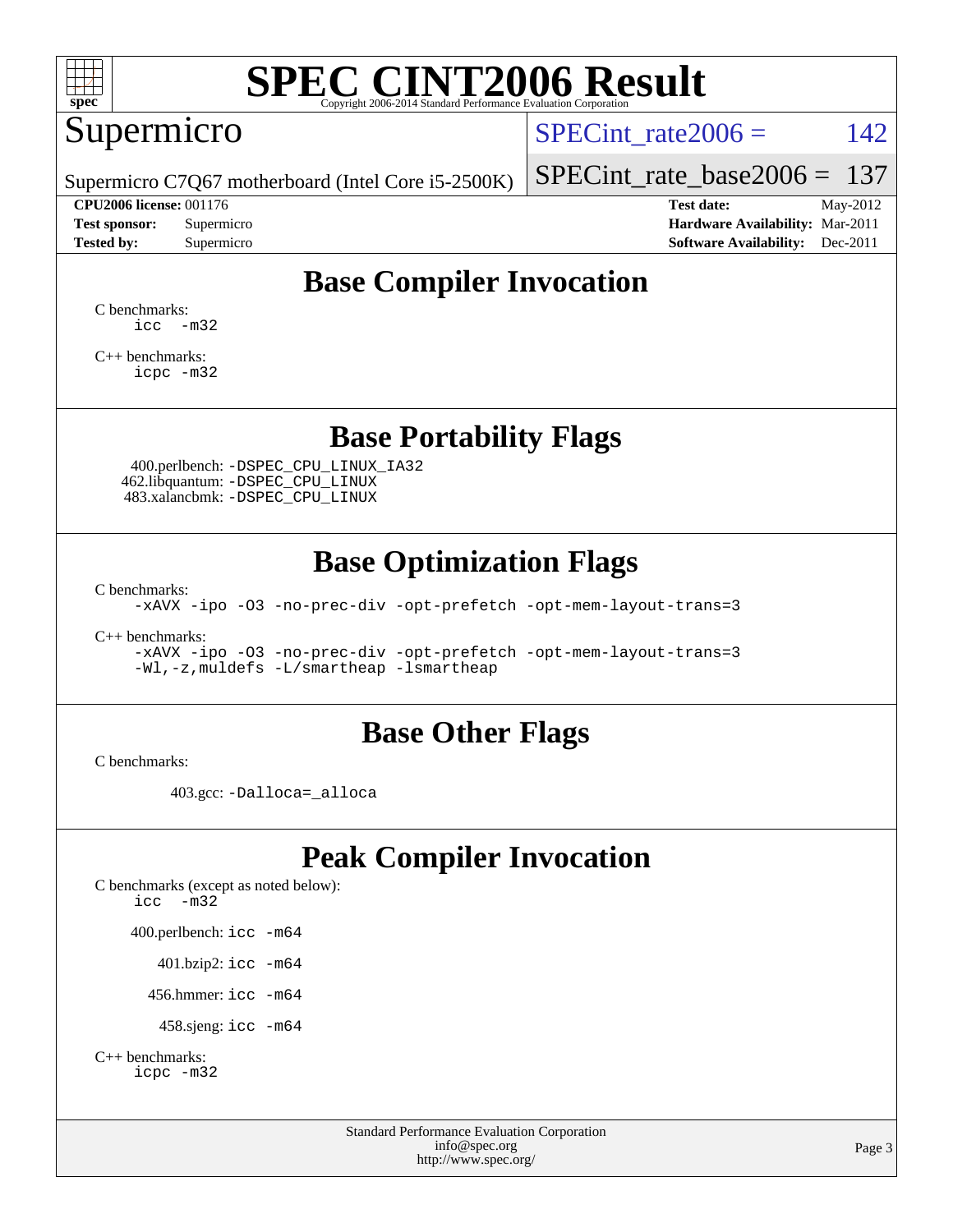

Supermicro

SPECint rate $2006 = 142$ 

Supermicro C7Q67 motherboard (Intel Core i5-2500K)

[SPECint\\_rate\\_base2006 =](http://www.spec.org/auto/cpu2006/Docs/result-fields.html#SPECintratebase2006) 137

**[CPU2006 license:](http://www.spec.org/auto/cpu2006/Docs/result-fields.html#CPU2006license)** 001176 **[Test date:](http://www.spec.org/auto/cpu2006/Docs/result-fields.html#Testdate)** May-2012 **[Test sponsor:](http://www.spec.org/auto/cpu2006/Docs/result-fields.html#Testsponsor)** Supermicro **[Hardware Availability:](http://www.spec.org/auto/cpu2006/Docs/result-fields.html#HardwareAvailability)** Mar-2011 **[Tested by:](http://www.spec.org/auto/cpu2006/Docs/result-fields.html#Testedby)** Supermicro **Supermicro [Software Availability:](http://www.spec.org/auto/cpu2006/Docs/result-fields.html#SoftwareAvailability)** Dec-2011

## **[Peak Portability Flags](http://www.spec.org/auto/cpu2006/Docs/result-fields.html#PeakPortabilityFlags)**

 400.perlbench: [-DSPEC\\_CPU\\_LP64](http://www.spec.org/cpu2006/results/res2012q3/cpu2006-20120514-21738.flags.html#b400.perlbench_peakCPORTABILITY_DSPEC_CPU_LP64) [-DSPEC\\_CPU\\_LINUX\\_X64](http://www.spec.org/cpu2006/results/res2012q3/cpu2006-20120514-21738.flags.html#b400.perlbench_peakCPORTABILITY_DSPEC_CPU_LINUX_X64) 401.bzip2: [-DSPEC\\_CPU\\_LP64](http://www.spec.org/cpu2006/results/res2012q3/cpu2006-20120514-21738.flags.html#suite_peakCPORTABILITY401_bzip2_DSPEC_CPU_LP64) 456.hmmer: [-DSPEC\\_CPU\\_LP64](http://www.spec.org/cpu2006/results/res2012q3/cpu2006-20120514-21738.flags.html#suite_peakCPORTABILITY456_hmmer_DSPEC_CPU_LP64) 458.sjeng: [-DSPEC\\_CPU\\_LP64](http://www.spec.org/cpu2006/results/res2012q3/cpu2006-20120514-21738.flags.html#suite_peakCPORTABILITY458_sjeng_DSPEC_CPU_LP64) 462.libquantum: [-DSPEC\\_CPU\\_LINUX](http://www.spec.org/cpu2006/results/res2012q3/cpu2006-20120514-21738.flags.html#b462.libquantum_peakCPORTABILITY_DSPEC_CPU_LINUX) 483.xalancbmk: [-DSPEC\\_CPU\\_LINUX](http://www.spec.org/cpu2006/results/res2012q3/cpu2006-20120514-21738.flags.html#b483.xalancbmk_peakCXXPORTABILITY_DSPEC_CPU_LINUX)

## **[Peak Optimization Flags](http://www.spec.org/auto/cpu2006/Docs/result-fields.html#PeakOptimizationFlags)**

[C benchmarks](http://www.spec.org/auto/cpu2006/Docs/result-fields.html#Cbenchmarks):

```
 400.perlbench: -xAVX(pass 2) -prof-gen(pass 1) -ipo(pass 2) -O3(pass 2)
                -no-prec-div(pass 2) -prof-use(pass 2) -auto-ilp32
        401.bzip2: -xAVX(pass 2) -prof-gen(pass 1) -ipo(pass 2) -O3(pass 2)
                -no-prec-div(pass 2) -prof-use(pass 2) -opt-prefetch
                -auto-ilp32 -ansi-alias
          403.gcc: -xAVX -ipo -O3 -no-prec-div
         429.mcf: basepeak = yes
       445.gobmk: -xAVX(pass 2) -prof-gen(pass 1) -prof-use(pass 2)
                -ansi-alias -opt-mem-layout-trans=3
       456.hmmer: -xAVX -ipo -O3 -no-prec-div -unroll2 -auto-ilp32
         458.sjeng: -xAVX(pass 2) -prof-gen(pass 1) -ipo(pass 2) -O3(pass 2)
                -no-prec-div(pass 2) -prof-use(pass 2) -unroll4
                -auto-ilp32
   462.libquantum: basepeak = yes
       464.h264ref: -xAVX(pass 2) -prof-gen(pass 1) -ipo(pass 2) -O3(pass 2)
                -no-prec-div(pass 2) -prof-use(pass 2) -unroll2
                -ansi-alias
C++ benchmarks: 
      471.omnetpp: -xAVX(pass 2) -prof-gen(pass 1) -ipo(pass 2) -O3(pass 2)
                -no-prec-div(pass 2) -prof-use(pass 2) -ansi-alias
                -opt-ra-region-strategy=block -Wl,-z,muldefs
                -L/smartheap -lsmartheap
        473.astar: basepeak = yes
   483.xalanchmk: basepeak = yes
```